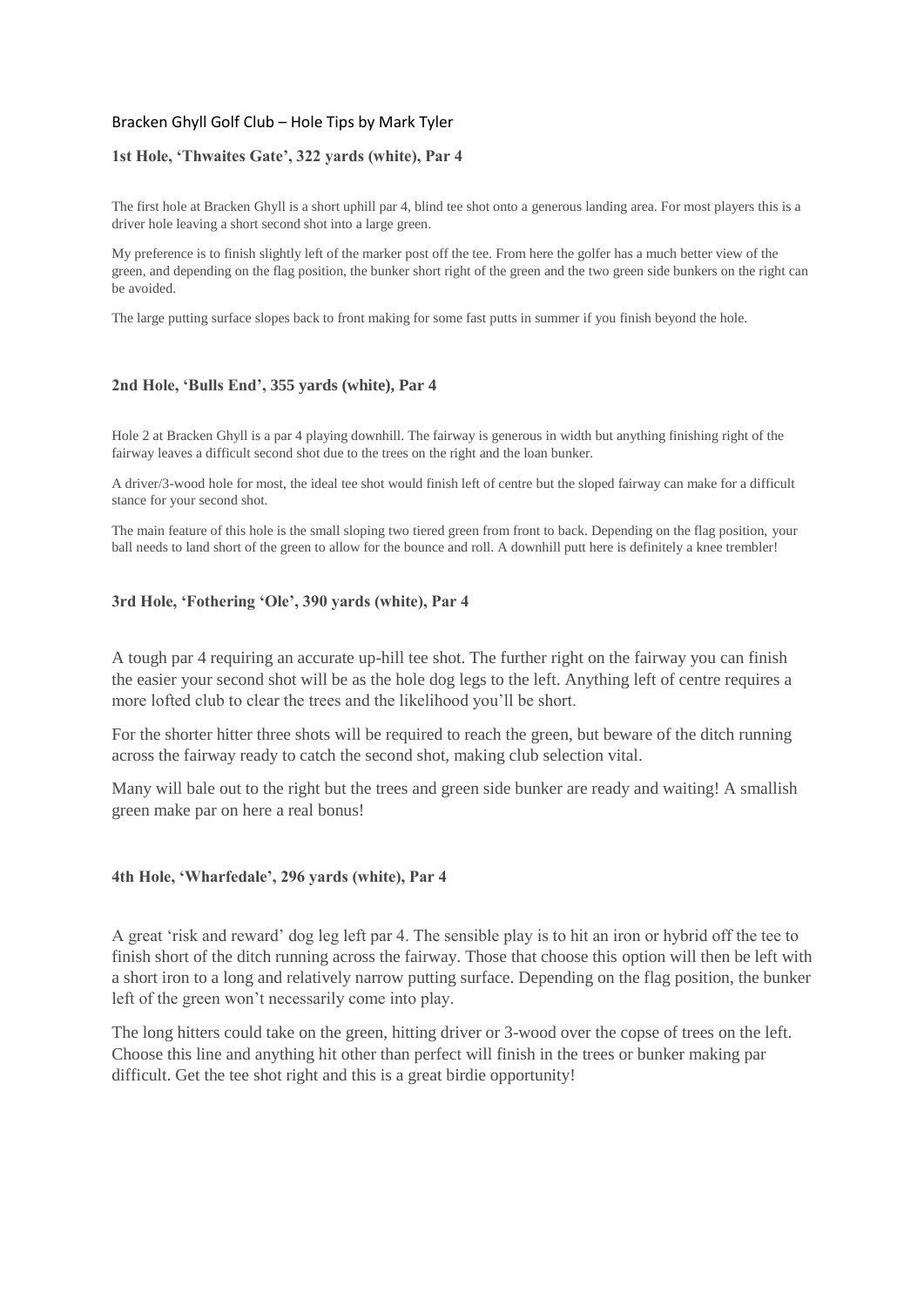# **5th Hole, 'Moorside', 193 yards (white), Par 3**

The first par 3 at Bracken Ghyll. A straight forward downhill hole to a decent sized green which slopes uphill from front to back. Bunkers guard the green left and right.

Club selection can vary considerably on this hole depending on the strength and direction of the wind.

My advice is to club up and swing easier to try and keep the ball flight slightly lower than normal. Anything landing short will have a good chance of finishing on the green due to the downslope.

# **6th Hole, 'Beeches', 288 yards (white), Par 4**

An uphill par 4 with a dog leg fairway to the left. The ideal shape off the tee is a draw, but over do this and the trees lining the fairway up the left hand side will be ready to grab your ball!

Many will choose to hit a hybrid or iron off the tee for position, still leaving a short second shot into a heart shaped green. Bunkers positioned left and right of the green, can make for a tricky second depending on the flag location.

Position your ball well off the tee and this hole offers a great birdie opportunity!

# **7th Hole, 'Curlew', 342 yards (white), Par 4**

One of my favourite driving holes on the course. A lovely straight, slightly uphill par 4 onto a generously sized green, with bunkers left and right.

The tee shot is extremely intimidating as trees line both sides of the fairway, along with a fairway bunker positioned on the left, acting like a magnet!

This hole requires a long accurate tee shot, leaving a mid to short iron to the green. Always club up on the second shot as the upslope adds at least another 10 yards to the distance.

The sloped green from back to front can leave some very fast putts if you finish above the hole - Par here always feels great!

# **8th Hole, 'Turn Round', 324 yards (white), Par 4**

A superb par 4 playing downhill with a slight dogleg right. The sloping fairway, left to right, requires a tee shot to the left to allow for the bounce and roll. Overdo it though and two fairway bunkers await!

Sensible play here is to use an iron or hybrid off the tee. Anything right of centre or too long will leave the second shot blocked out by a large tree or possibly in the water short right of the green!

The second shot usually only requires a short iron, but the raised plateau green demands accurate club selection to set-up a birdie chance.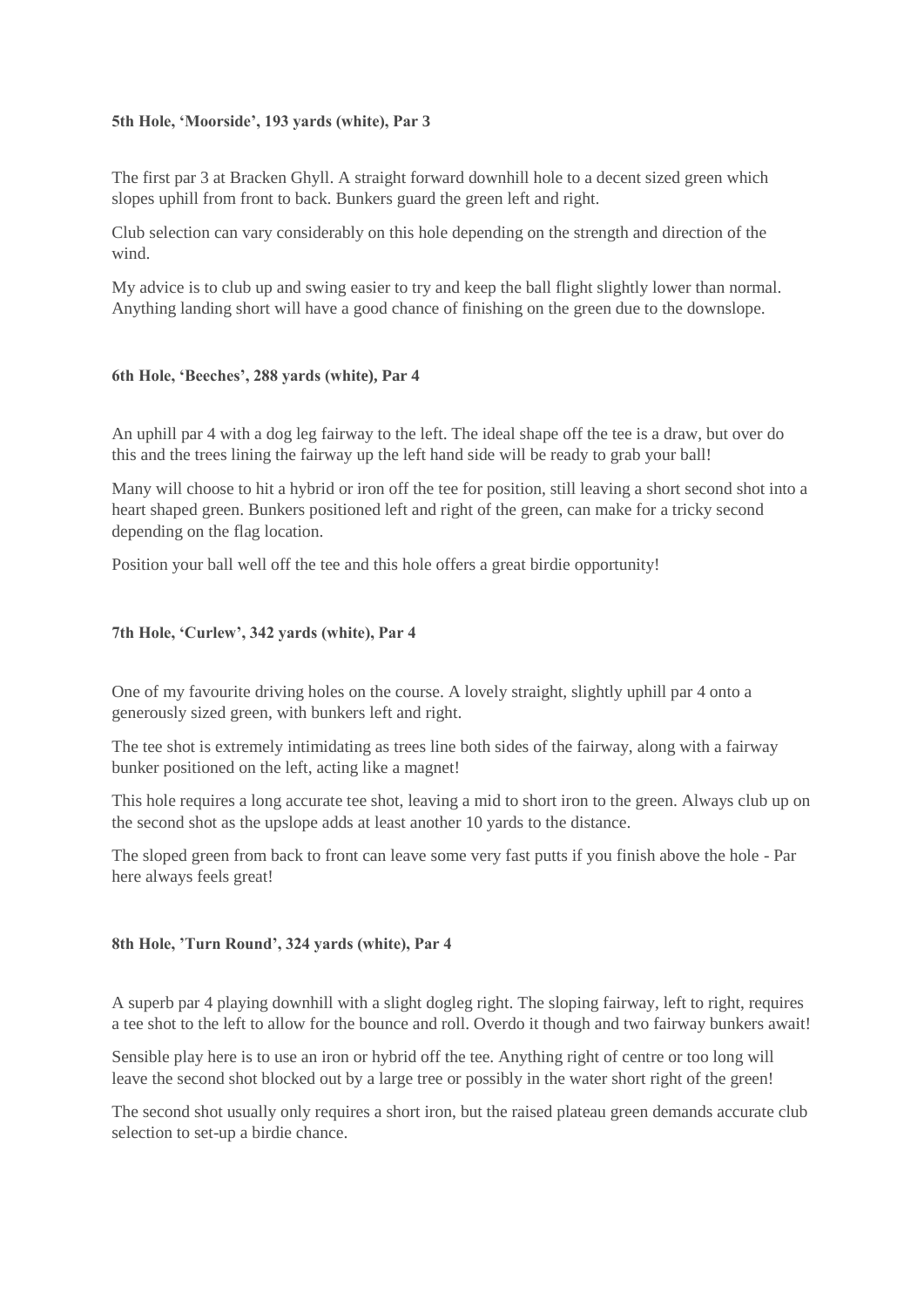# **9th Hole, 'Highfield', 176 yards (white), Par 3**

A tricky uphill par 3 to a small target which isn't clearly visible from the tee!

This hole plays much longer than the yardage suggests due to the terrain. It's quite rare a ball finishes over the back of this green!

Miss the green left and the sloped banking will stop the ball in it's tracks leaving you with an awkward chip up onto the green. Anything finishing right leaves a slightly easier shot, but again you'll need a decent short game in order to save par.

Select your club carefully and a ball finishing on this relatively flat green will set you up with a great chance of making a three.

# **10th Hole, 'Chelker', 144 yards (white), Par 3**

Lovely par 3 played from a tee box surrounded by trees behind and to the sides. A short hole but nonetheless one that requires accurate club selection and a confident strike.

The dry stone wall running all the way up the right hand side and behind the green, is a great feature and helps to focus your mind on the job in hand.

Two bunkers strategically positioned on the left of the green are ready and waiting for a ball 'steered' away from the wall.

The green is quite generous in size, narrower at the front but long and opening up as you move towards the back.

On a still day this hole is fair and will reward a good iron shot. Play when it's windy and the open nature of this hole means par is certainly not guaranteed!

# **11th Hole, 'Cow and Calf', 381 yards (white), Par 4**

A slight draw off the tee on this hole is the ideal shot, due to the out of bounds fence running parallel with the fairway down the right. Over do the draw though, and the sloped fairway feeds the ball left and down into the rough. You'll have a shot but the longer grass can make reaching the green in two much harder.

Find the fairway and most will be left with a mid iron into this green. There are no bunkers to contend with but miss left and you'll have a difficult pitch shot back up the banking to this raised green. A ball landing short but central on the fairway will generally run on nicely towards the putting surface.

The green is fairly flat so pick your line and trust your putting stroke!

# **12th Hole, 'Abbey', 421 yards (white), Par 4**

A great hole to 'open the shoulders' with the driver and take advantage of the sloped fairway, hopefully sending your ball bounding down the middle!

There's a fairway bunker on the right which will catch anything hit with a weak slice. The fairway runs off to the left, so if you find the rough here then getting up in two won't be easy, made more difficult by the likely hood of an awkwardly sloping lie.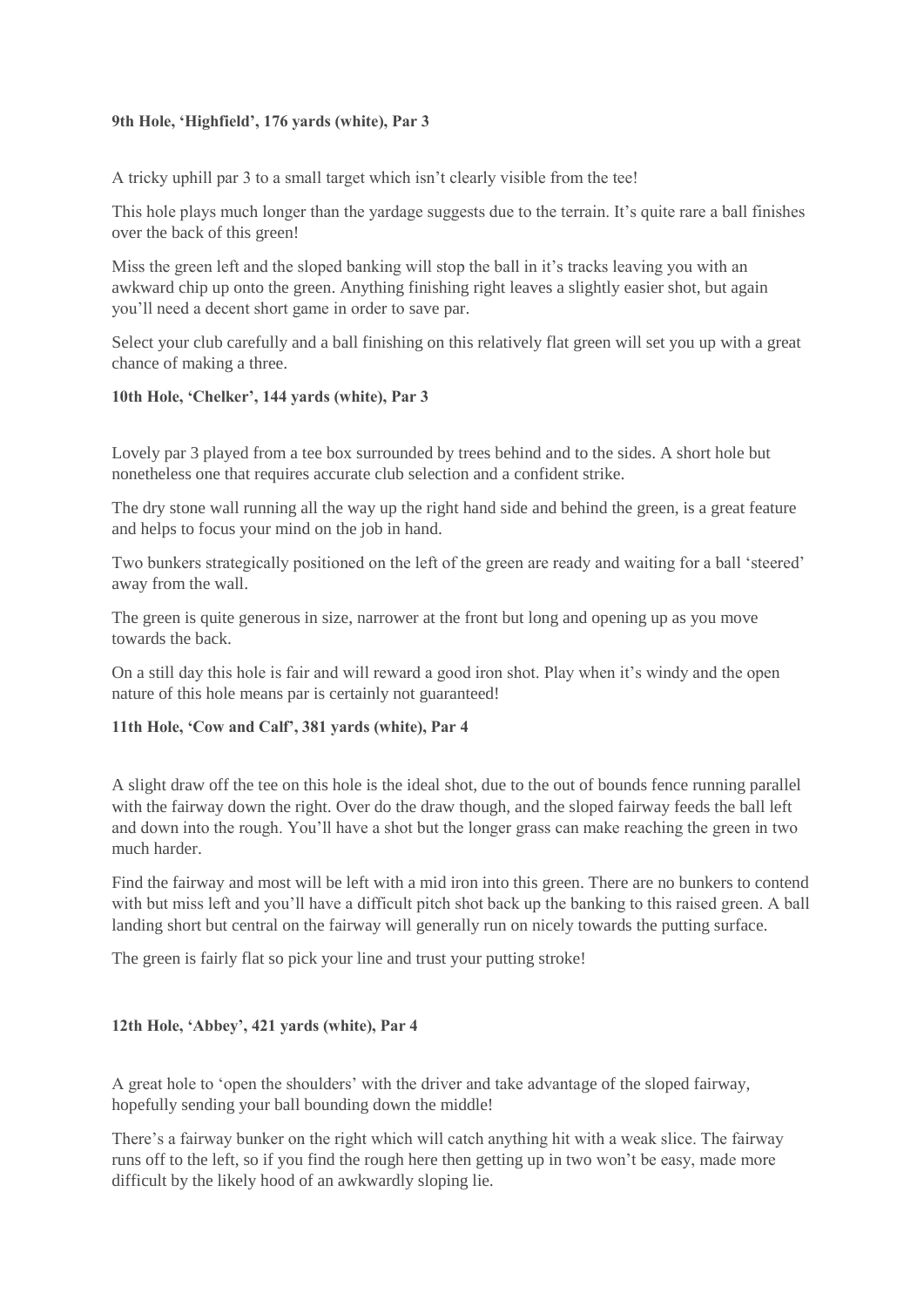A second fairway bunker located short right of the green is ready and waiting to stop your ball reaching the green.

The green is fairly decent in size but the sloped sides to the left and over the back, will mean a misjudged second or third shot leaves a tricky up and down.

Most golfers walking off this green with no more than a five will be secretly quite happy!

#### **13th Hole, 'Nook Bit', 142 yards (white), Par 3**

A lovely par 3 played from a raised tee to a sloped green from right to left.

A large bunker on the left and a smaller one to the right of this green demand an accurate shot.

Although only requiring a short iron for most, a ball finishing on the middle to left side of the green will generally leave an easier putt, increasing your chance of making a birdie.

#### **14th Hole, 'Sulky Trot', 538 yards (white), Par 5**

A long and difficult par 5 playing downhill.

Trees run down the left hand side with the fairway opening slightly more to the right.

If the tee shot wasn't hard enough, now the golfer is faced with two large trees in the fairway! Longer hitters will have a chance of reaching in two but most will require three well hit shots.

The green is small and a ball will need to land short of the green to allow for the extra run off the downslope. Be too bold and you'll more than likely be pitching your ball back up the steep banking from behind the green!

#### **15th Hole, 'Meadowlands', 345 yards (white), Par 4**

An uphill par 4 which on first glance doesn't appear too difficult, but always plays harder than expected for several reasons. Firstly the slope which makes the modest 345 yards play much longer, then factor in trees lining almost the entire length of the fairway on either side, and finally a fairly small raised green guarded by two bunkers!

The key to scoring well on this hole is largely down to where your tee shot finishes. The ideal line is left of centre which will leave you with a clear shot to the green. Anything hit with more than a fade will usually finish in the trees on the right due to the sloped fairway. if you're lucky you'll have a clear swing but still a blind shot over the trees, played from the semi rough.

If you find the green and finish below the hole, you'll have a steady uphill putt. Anything beyond the hole will require great touch and feel to avoid the dreaded 3-putt!

#### **16th Hole, 'Walker Acre', 561 yards (white), Par 4**

The longest hole on the course, a straight downhill par 5, with out of bounds bordering the fairway to the left for the entire distance.

From the tee, the trees on the left protrude a short distance towards the edge of the fairway, tightening the initial landing area for the drive. Beyond this point the sloped fairway widens more to the left and continues downwards onto the next level. The final 180 yards or so is down a fairly steep slope, eventually arriving at the green.

This hole requires a good drive and then a well hit second with a fairway wood or hybrid, to leave the green in range for three, although long hitters can get up in two during the summer months.

The green is large but slopes from front to back, so depending on the pin position, setting yourself up for a birdie can be tricky. You definitely don't want to leave yourself a downhill putt here in summer!

#### **17th Hole, 'Quarry', 144 yards (white), Par 3**

An absolute gem of a par 3 and Bracken Ghyll's signature hole. The 17th only plays 144 yards from the back tee, but the raised plateau green firstly requires the correct club selection and then a well executed shot.

From the tee, the large trees which surround the green can be quite intimidating to the golfer, as they reinforce the message that it's 'hit the green or nothing'!